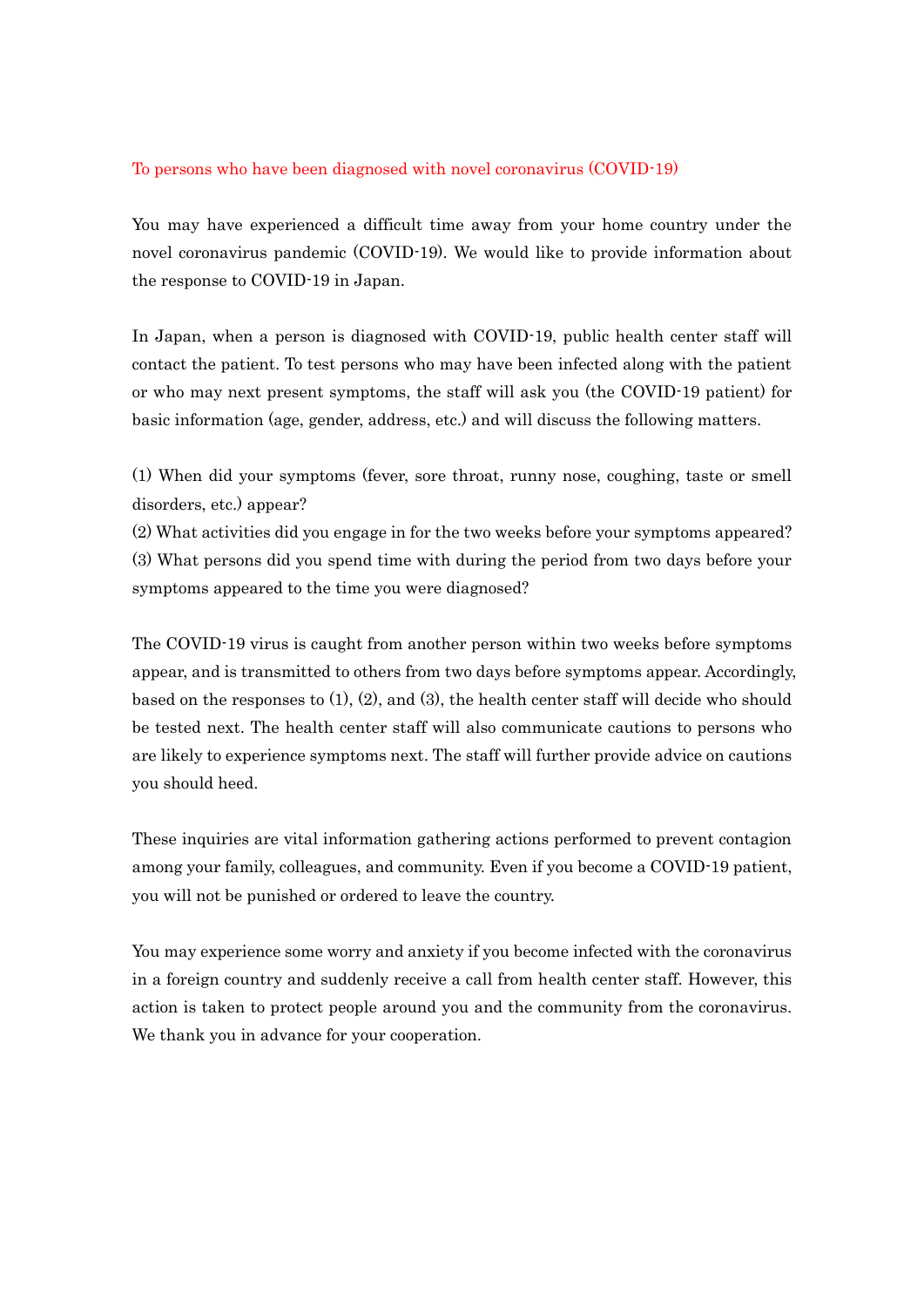## To persons found to have had high-risk contact with persons testing positive for novel coronavirus (COVID-19)

You may have experienced a difficult time away from your home country under the novel coronavirus pandemic (COVID-19). We would like to provide information about the response to COVID-19 in Japan.

In Japan, when a person is diagnosed with COVID-19, public health center staff will contact the patient. To check for persons who may have been infected along with the patient or who may next present symptoms, the staff will ask questions of the patient. If it is found that you are at high risk of COVID-19 infection, health center staff will contact you. The staff will ask you for basic information (age, gender, address, etc.) and will discuss the following matters.

(1) Whether you are currently experiencing symptoms (fever, sore throat, runny nose, coughing, taste or smell disorders, etc.)

(2) (if testing has been found to be necessary) Instruction concerning when and where to undergo testing

(3) Instruction to check and record your daily body temperature and symptoms (including the period during which to perform these checks)

(4) Specific instructions for the period of caution and for restrictions on activities during the period

The COVID-19 virus is caught from another person within two weeks before symptoms appear, and is transmitted to others from two days before symptoms appear. Based on your information, the health center staff will tell you what you should do and for how long. The health center staff will also provide advice on what to do if you are free of symptoms but symptoms appear later, and cautions you should heed.

These inquiries are vital information gathering actions performed to prevent contagion among your family, colleagues, and community. Even if you become a COVID-19 patient, you will not be punished or ordered to leave the country.

You may experience some worry and anxiety if you become infected with the coronavirus in a foreign country and suddenly receive a call from health center staff. However, this action is taken to protect people around you and the community from the coronavirus.